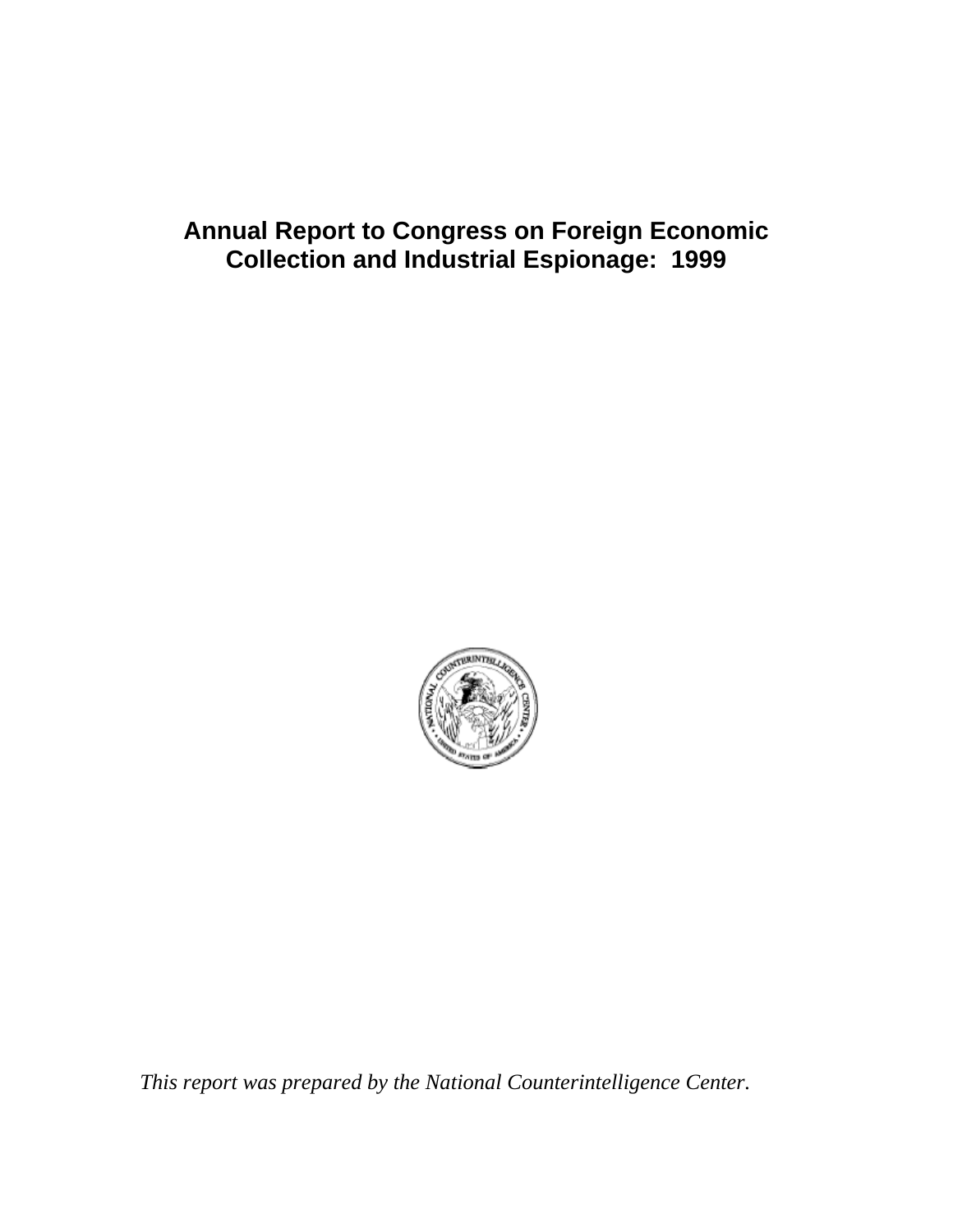# **Table of Contents**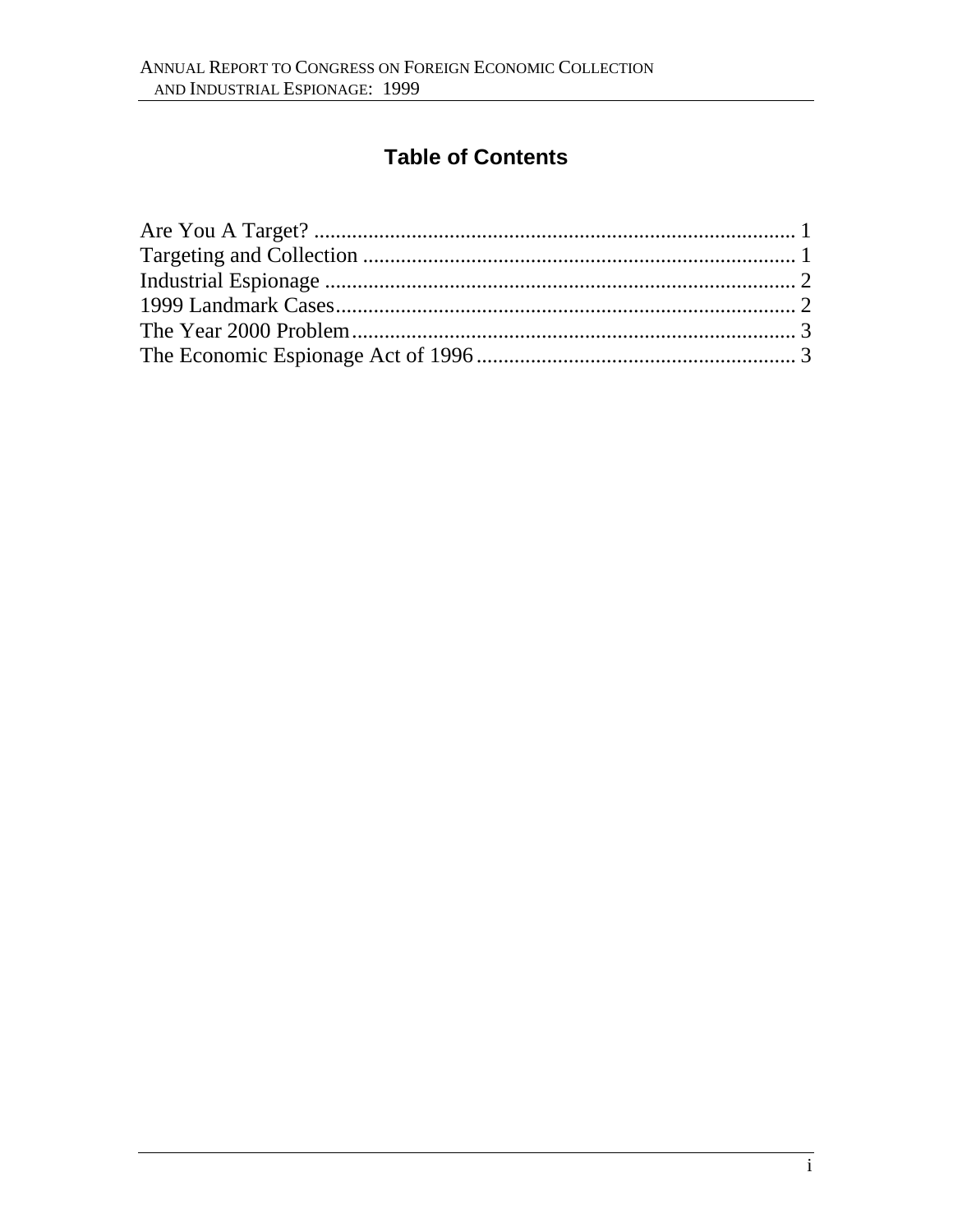## **[Are You A Target?](#page-0-0)**

<span id="page-2-0"></span>As a result of the global shift toward economic and technological competition, some foreign countries are becoming increasingly engaged in economic and industrial espionage. **Foreign targeting of US technology and economic and proprietary information is a growing concern.** Economic and industrial espionage against the United States by foreign entities, both government-sponsored and private, threatens US economic competitiveness and results in the loss of millions of US dollars and thousands of jobs annually.

The United States continues to be the preeminent world power. It has vital economic interests and military responsibilities around the globe. The protection of trade secret information, critical technologies, and proprietary information is an integral part of US economic security. Due to the importance of maintaining US economic competitiveness, current policy is to treat foreign threats to the economic well-being of the United States as a national security issue. **As a result, economic security is directly linked to, and inseparable from, national security.**

**Foreign countries, including some traditional allies, continue their attempts to collect information against US interests.** While foreign efforts persist, the US Intelligence Community has detected no significant change from past patterns in both the nature and extent of the threat or in the type of technologies being targeted and collection methods employed. As in previous years, over a half dozen nations continue to be the most active collectors of US proprietary information and critical technologies. These nations gather information through both open and legal means as well as through clandestine efforts. They target industries, the US Government, and US persons in an effort to support their nations' economic and military priorities and to avoid the time and expense of advanced research and development.

### **[Targeting and Collection](#page-0-0)**

Military Force modernization, economic competition, and commercial modernization drive foreign collection efforts. As a result, dual-use technologies - those with civilian and military applications - are consistent targets of foreign collection.

**Clandestine collection efforts continue; however, consistent with traditional espionage operations, a significant majority of foreign collection is initially conducted through legal and open means.** This activity may be a precursor to economic espionage.

**Practitioners of economic and industrial espionage seldom use one method of collection.** Instead, they employ a number of collection techniques in a concerted effort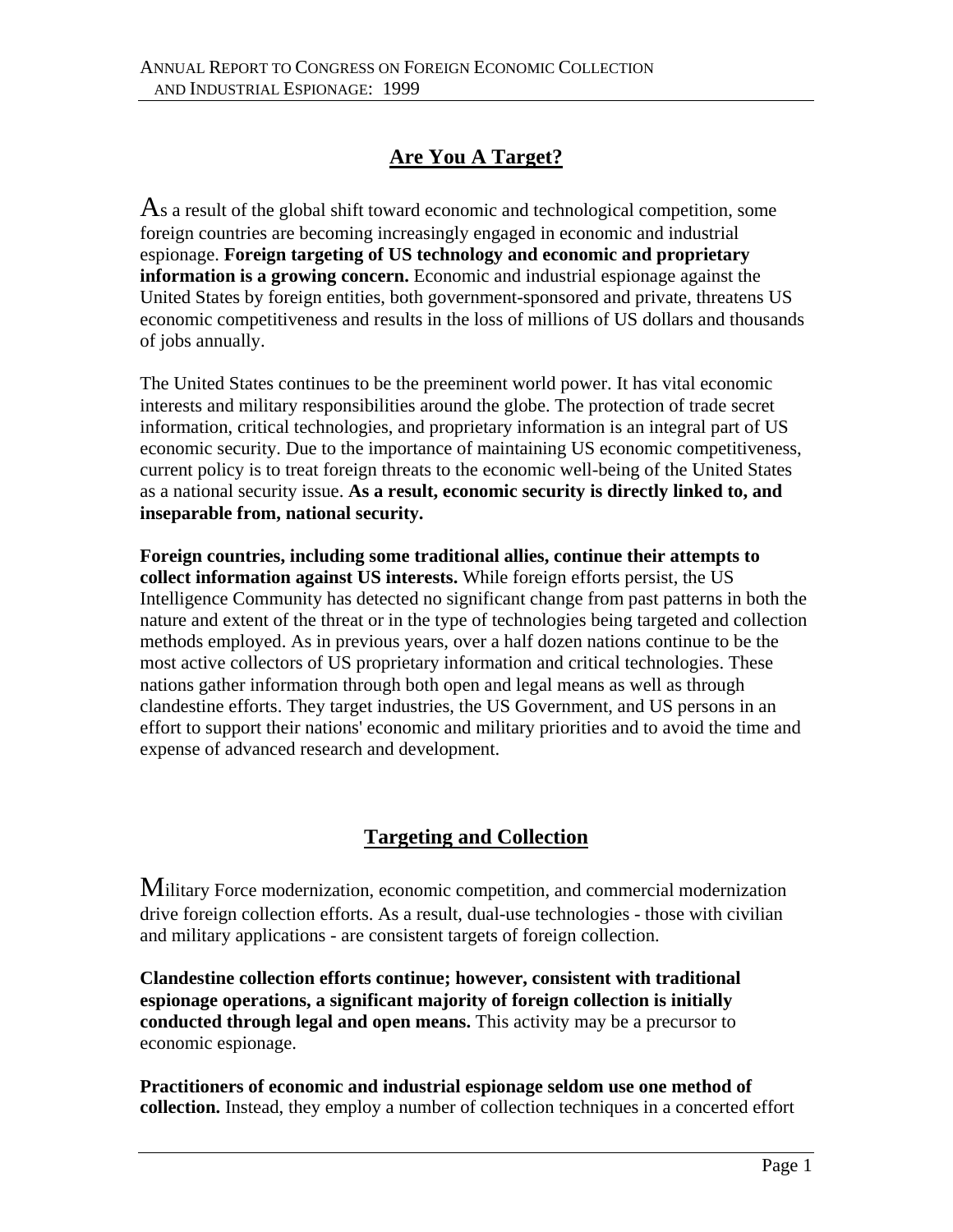<span id="page-3-0"></span>that combines legal and illegal, traditional and more innovative methods. Espionage and other illegal collection methods include agent recruitment, use of US volunteers and cooptees, surreptitious entry, theft, and computer intrusions. Legal collection methods include joint ventures, use of foreign students, scientific exchanges, Internet access, exploitation of cultural or ethnic affinity, mergers and acquisitions, visits to US facilities, and unsolicited requests for information.

# **[Industrial Espionage](#page-0-0)**

**It is imperative that US companies have a well-rounded internal security system and corresponding policies to reduce the potential for loss of sensitive information.** Nations that fear falling behind in technological expertise and efficiency may resort to theft as a way to level the playing field. In February 1999, the FBI and the US Chamber of Commerce announced that US companies lose about \$2 billion a month to corporate espionage.

About 95 percent of the losses go undetected or are suppressed by companies that do not want customers and shareholders to know of their vulnerabilities or fear they may be forced to reveal even more information in the discovery phase of a criminal action. Yet, unreported foreign economic espionage attempts or cases that are not prosecuted are likely to further embolden foreign adversaries.

### **[1999 Landmark Cases](#page-0-0)**

#### **Avery Dennison Corporation**

In April 1999, two Taiwan executives and a Taiwan company were convicted of theft of trade secrets under the Economic Espionage Act of 1996. Pin Yen Yan, president of Four Pillars Company, and his daughter Hwei Chen "Sally" Yang were accused of stealing Avery Dennison adhesive formulas and innovations with the help of an Avery Dennison employee. This case marks the first conviction of foreign individuals or a foreign company that has gone to trial under the Economic Espionage Act of 1996. The Yangs each face a maximum penalty of 10 years in prison and \$250,000 in fines. Four Pillars Company could be fined up to \$5 million.

#### **Bristol-Myers Squibb**

In April 1999, Hsu Kai-Lo, technical director of the Yuen Foong Paper Company of Taiwan, pleaded guilty to one count of conspiracy to acquire a trade secret. Hsu attempted to steal the formula for Taxol, a cancer drug patented and licensed by the Bristol-Myers Squibb Company. Another defendant, Jessica Chou, is believed to be in